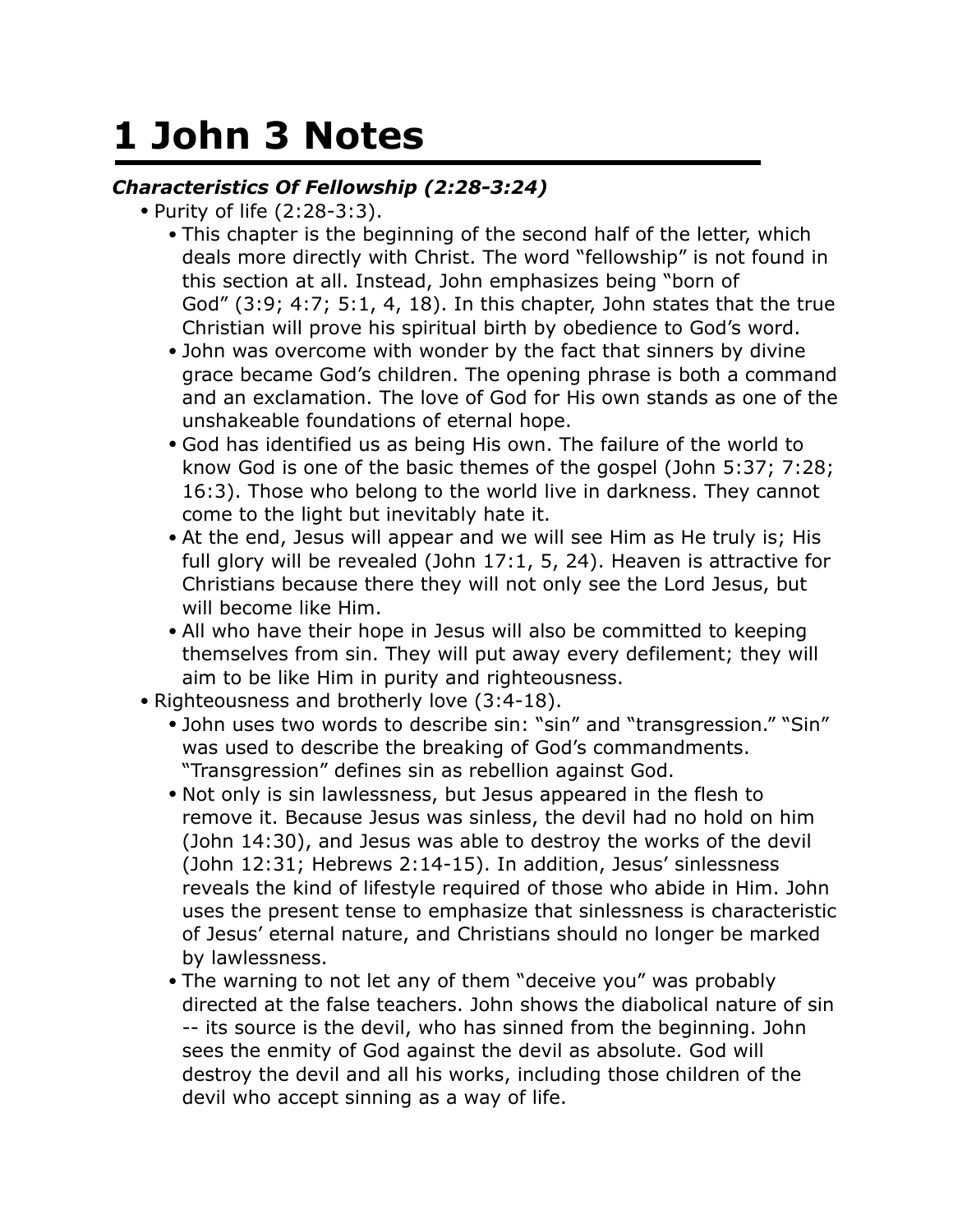- No one who abides in God can practice a life of sin. If we live in Him, then we are removed from a life under the dominion of Satan. And if He lives in us, then our life will be His life in us and we will live as He lived.
- Vs. 10 reveals the heart of the entire thought and furnishes a transition to the next one. Love for one's brother is the true test of righteous behavior. If God is love, and if He lives in us and we in Him, then love for fellow Christians will occur as an expression of righteousness without exception.
- The mention of Cain points back to 3:8 and reminds us that hatred is also from the beginning. "Slew" is a vivid term that means to butcher or slaughter an animal. It was used of animals killed in sacrifice (cf. Leviticus 1:5, LXX) and implies a violent death. The choice between hatred and love goes back to the earliest moment of human existence. It is not that Cain by murdering his brother became the child of the devil; but, being a child of the devil, and belonging to the kingdom of darkness, his actions were evil and culminated in the murder of his brother. Righteousness draws hatred from the devil and hatred from the children of the devil. Darkness cannot tolerate light.
- Whenever Christians act so as to expose the greed, avarice, hatred, and wickedness of the world, they must expect rejection. By their hatred, the children of the devil have always revealed their true character. "Brethren" occurs only here in 1 John as an address. If they receive his letter and obey it, persecution will come because they have identified themselves with him rather than with the false teachers.
- Love will not, of course, cause one's passage to spiritual life but will give evidence of it. Conversely, to be unable to love means that a person is without spiritual life and remains in death. In vs. 15, hatred is linked with murder. In the heart there is no difference; to hate is to despise, and murder is the fulfillment of that attitude.
- The test of true love is identified as a willingness to sacrifice one's life for one's brother (cf. Philippians 2:25-30). Love is used absolutely and its reference point is Christ's death. The demand for love arises from His command, and the meaning of love is found in His example. Love had never before been manifested as it was by Christ.
- We can know if we would sacrifice our life for a fellow Christian by being compassionate toward such a one in his or her present need. If we are unable or unwilling to sacrifice material advantage for the safety of our fellow Christians, we know that the love of God is not in us. To withhold help is to deny the presence of God's love in our heart.